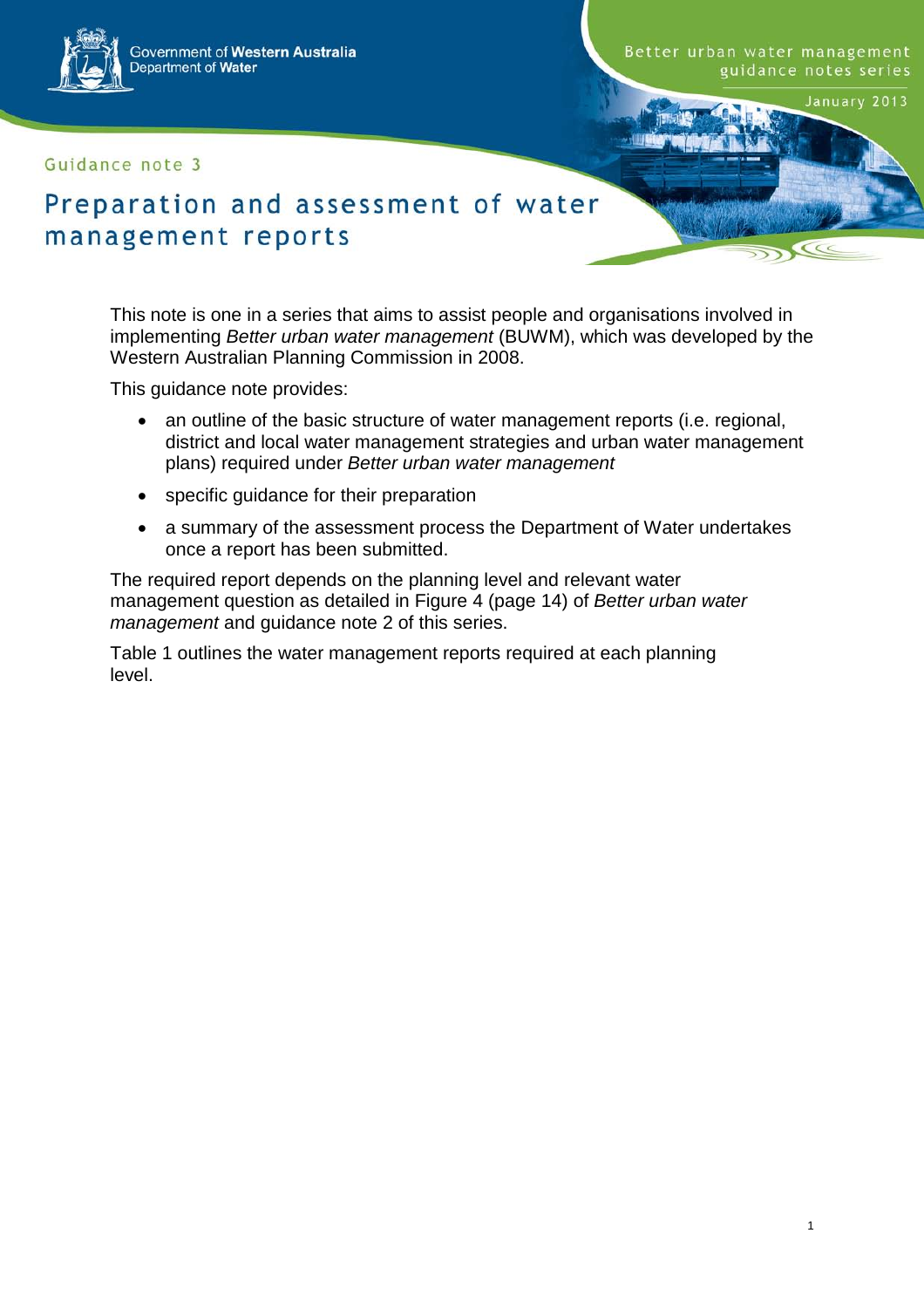| Table 1 Water management reports |  |
|----------------------------------|--|
|----------------------------------|--|

| <b>Water</b><br>management<br>report            | <b>Planning</b><br>level | <b>Purpose</b>                                                                                                                                  | <b>Water management</b><br>question                                                                                                   | <b>Guidance for preparation</b>                                                                                                                                                                                                                                                                                                                                                                                   |
|-------------------------------------------------|--------------------------|-------------------------------------------------------------------------------------------------------------------------------------------------|---------------------------------------------------------------------------------------------------------------------------------------|-------------------------------------------------------------------------------------------------------------------------------------------------------------------------------------------------------------------------------------------------------------------------------------------------------------------------------------------------------------------------------------------------------------------|
| Regional water<br>management<br>strategy        | Regional                 | To identify areas for future<br>land use change and<br>potential impacts on water<br>resource management at the<br>regional scale.              | What are the likely areas for<br>land use change in the future<br>that may impact on the use<br>and management of water<br>resources? | Guidance, including a checklist for the<br>preparation of a regional water<br>management strategy, is found in<br>Better urban water management.<br>Water management reports are<br>produced by the initiator of a planning<br>proposal based on advice from the<br>department. The water management<br>concepts and principles within the<br>water management reports depend on<br>the proposed land-use change. |
|                                                 |                          |                                                                                                                                                 |                                                                                                                                       | At this level of land planning, the<br>Department of Water is able to provide<br>technical information and guidance to<br>assist in the preparation of the regional<br>water management strategy.                                                                                                                                                                                                                 |
| <b>District water</b><br>management<br>strategy | <b>District</b>          | To demonstrate that the area<br>is capable of supporting the<br>change in land use and<br>identify land areas required<br>for water management. | Is this area capable of<br>supporting the change in land<br>use and if so, what areas?                                                | Guidelines for district water<br>management strategies (Department of<br>Water, in preparation), explains how to<br>prepare a district water management<br>strategy.                                                                                                                                                                                                                                              |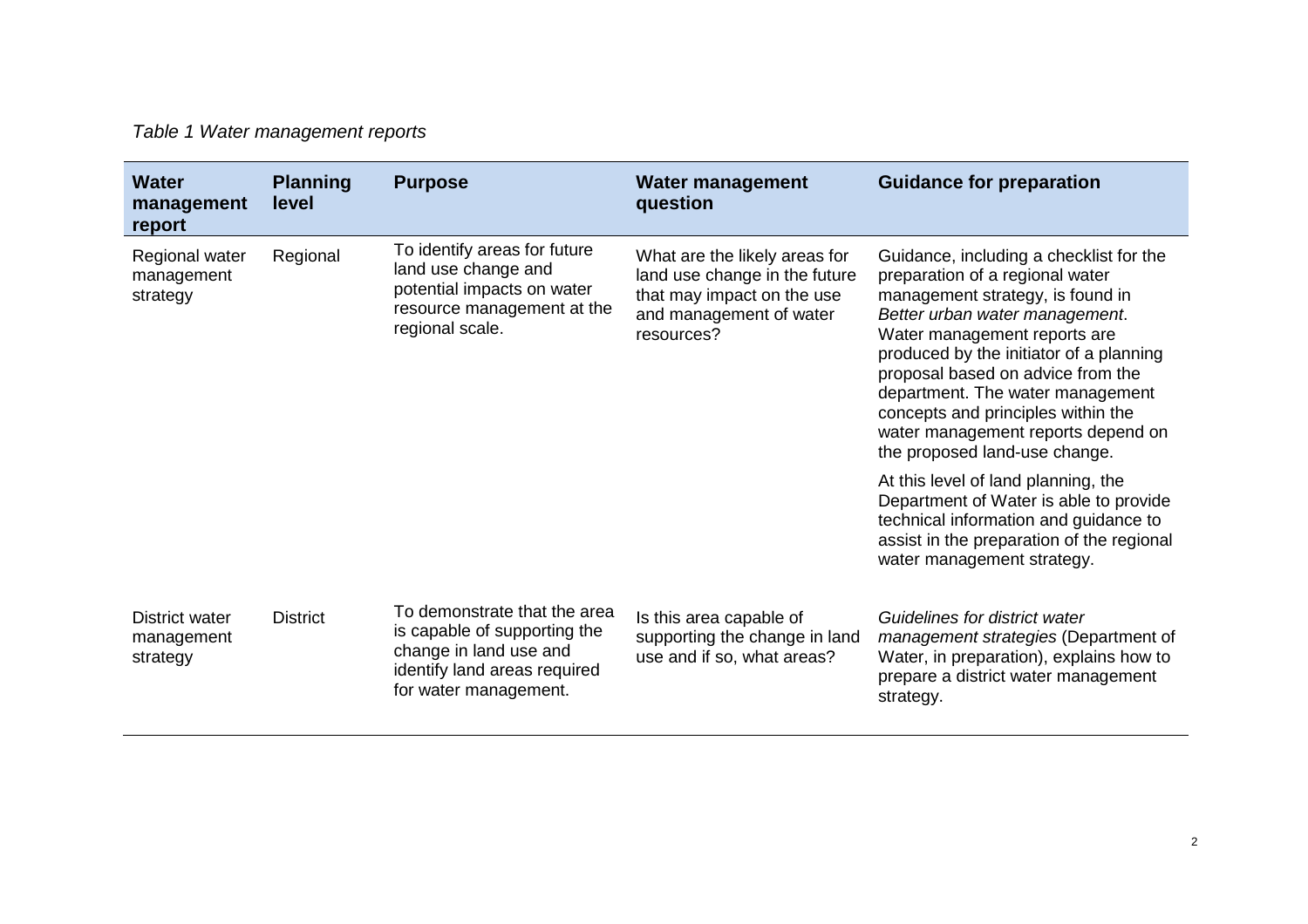| <b>Water</b><br>management<br>report  | <b>Planning</b><br>level              | <b>Purpose</b>                                                                                                                                                                                                                                                     | <b>Water management</b><br>question                                      | <b>Guidance for preparation</b>                                                                                                                                                                                                                                          |
|---------------------------------------|---------------------------------------|--------------------------------------------------------------------------------------------------------------------------------------------------------------------------------------------------------------------------------------------------------------------|--------------------------------------------------------------------------|--------------------------------------------------------------------------------------------------------------------------------------------------------------------------------------------------------------------------------------------------------------------------|
| Local water<br>management<br>strategy | Local                                 | To identify how the proposed<br>urban form will address water<br>use, the protection of water<br>dependent environments and<br>management and to identify<br>existing and required water<br>management infrastructure,<br>including detailed land<br>requirements. | How will the proposed urban<br>form address water use and<br>management? | Interim: Developing a local water<br>management strategy (Department of<br>Water 2008a) explains how to prepare<br>a local water management strategy.<br>This document can be found on the<br>department's website.                                                      |
| Urban water<br>management<br>plan     | Subdivision<br>or land<br>development | To demonstrate how the final<br>urban form will use and<br>manage water including<br>specific infrastructure, land<br>requirements and detailed<br>designs for water<br>management such as<br>stormwater management and<br>treatment.                              | How will the final urban form<br>use and manage water?                   | Urban water management plans:<br>Guidelines for preparing plans and for<br>complying with subdivision conditions<br>(Department of Water 2008b) explains<br>how to prepare an urban water<br>management plan. This document can<br>be found on the department's website. |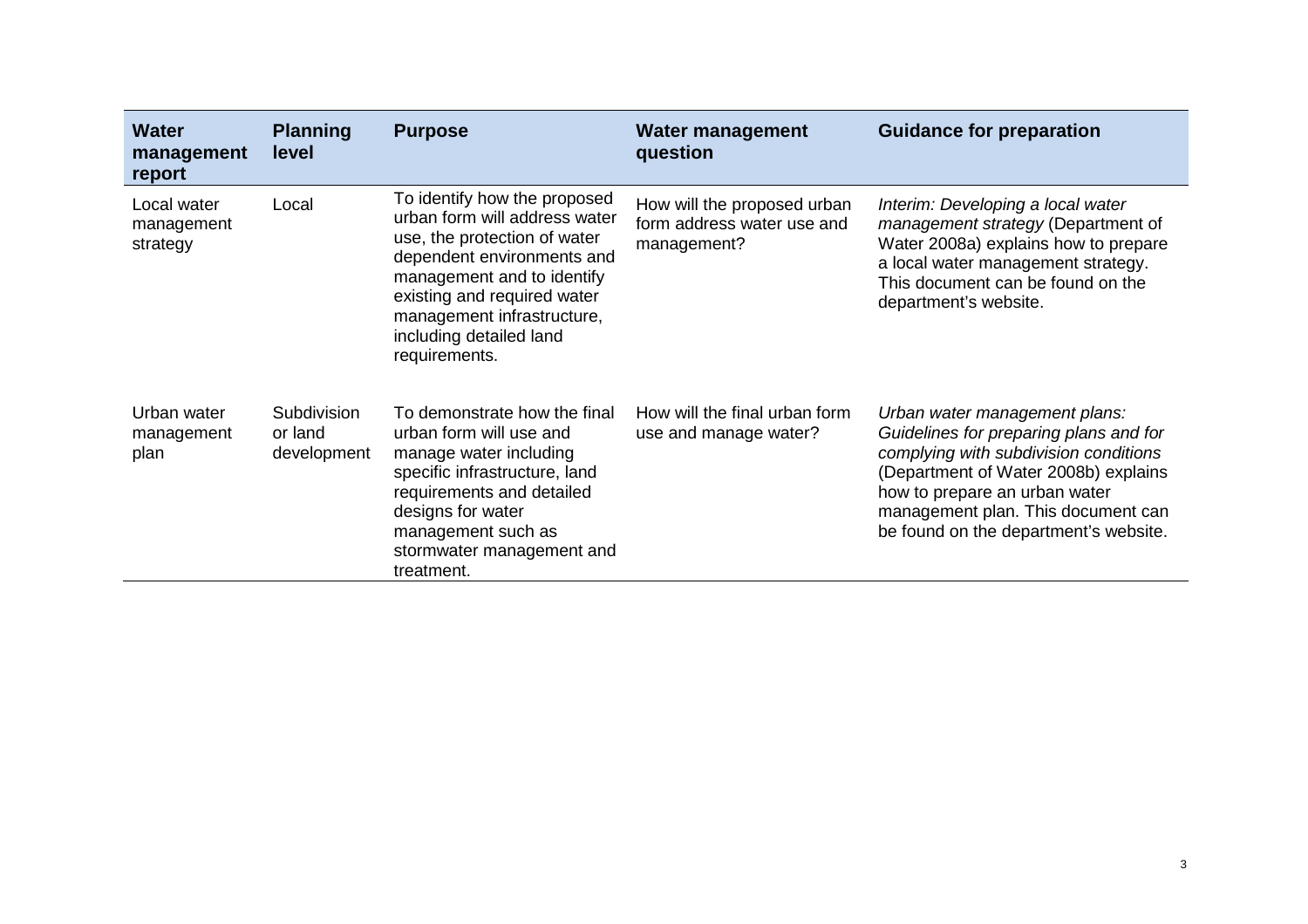## Principles for the preparation of water management reports

*Better urban water management* is designed to facilitate informed decision making based on detail appropriate to the planning level.

To ensure all water management reports address the department's assessment requirements it is important to understand the urban water management question and purpose of each report, as detailed in *Better urban water management* (page 12) and guidance note 2.

The following principles should be followed when preparing water management reports required by *Better urban water management*:

- Relevance: Only issues that are relevant to the site, its surroundings and the planning decision require investigation and discussion. However, the total water cycle must be considered, including potable and non-potable water supplies.
- Scale: Relevant issues should be investigated at a scale consistent with landuse planning decision making.
- Risk:
	- − Information should be provided that addresses the level of risk and possible impacts on the water resources, community and environment.
	- − Investigations should address all issues identified in higher level documents such as drainage and water management plans, or higher level water management reports.
- Accuracy: Data should be accurate, and any assumptions made should be based on best practice science and the site conditions. Documents must demonstrate the relationship to the site for existing data (such as regional bore data). Where this cannot be established, relevant site specific data must be collected.

If proposals have complex water resource management issues that are not addressed by the department's advice and guidelines as listed in guidance note 4 of this series, proponents are encouraged to contact the department's relevant regional office early in the planning process to discuss requirements, particularly with regard to pre-development monitoring. This will ensure that sufficient time is allocated in the development schedule to gather data to support the proposed management of water resources. The quality of an initial report will also influence the number of later revisions required and the time needed to obtain endorsement from the department. For further guidance, please refer to *Water monitoring guidelines for better urban water management strategies and plans* (Department of Water 2012).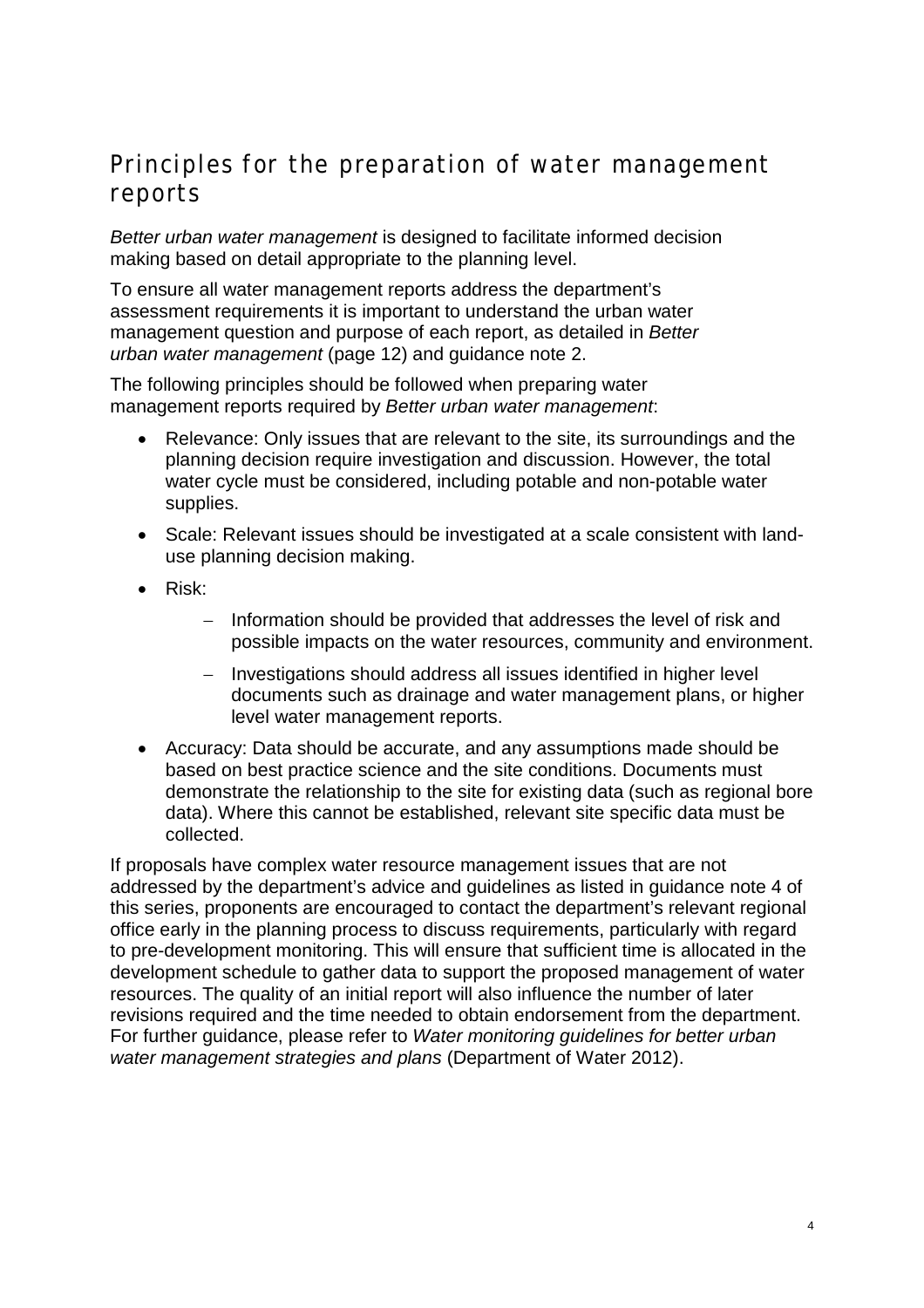# General report requirements

Proponents can minimise assessment time and the number of report revisions by providing sufficient information that is relevant to the planning stage. This particularly includes information about water resources pre-development and post-development.

## **Format tips**

- Use the checklists provided by the department [<www.water.wa.gov.au>](http://www.water.wa.gov.au/).
- Maintain the checklist subheadings from the department guidelines and *Better urban water management*, so that assessing agencies know that all items have been considered.
- The water management issues at each site will vary, so you should explain how you have considered each component of the generic template with a short statement under each subheading, or advise if it is not applicable.
- The summary should be clear and concise and should provide the following information:
	- − which proposal details and planning stage the report supports
	- − a summary of water management issues
	- − a summary of the proposed water management approach and desired outcomes.
- Technical information relating to stormwater, floodplain and waterways foreshore areas and other water resource management and modelling should be summarised and explained in the report. Where required, this information should also be attached as appendices. Publicly available documents do not need to be provided as appendices.

## **Editing tips**

- Use clear and concise language and avoid jargon.
- Directly lifting text from department or other government documents should be avoided if possible, or at least fully referenced.
- Text should be succinct and relevant, avoiding duplication across sections.
- When a document is revised it is important to check that the whole document continues to be consistent (section, figures, plans and page numbers, etc.).

## **Submission tips**

- The checklist provided in the department's guidelines should be submitted as a cover sheet for the first version of each document. The checklist form should identify the relevant section numbers of the report where each issue has been addressed.
- Water management reports should be submitted with all figures attached. Urban water management plan documents must be submitted with all of the detailed drainage design completed in accordance with the urban water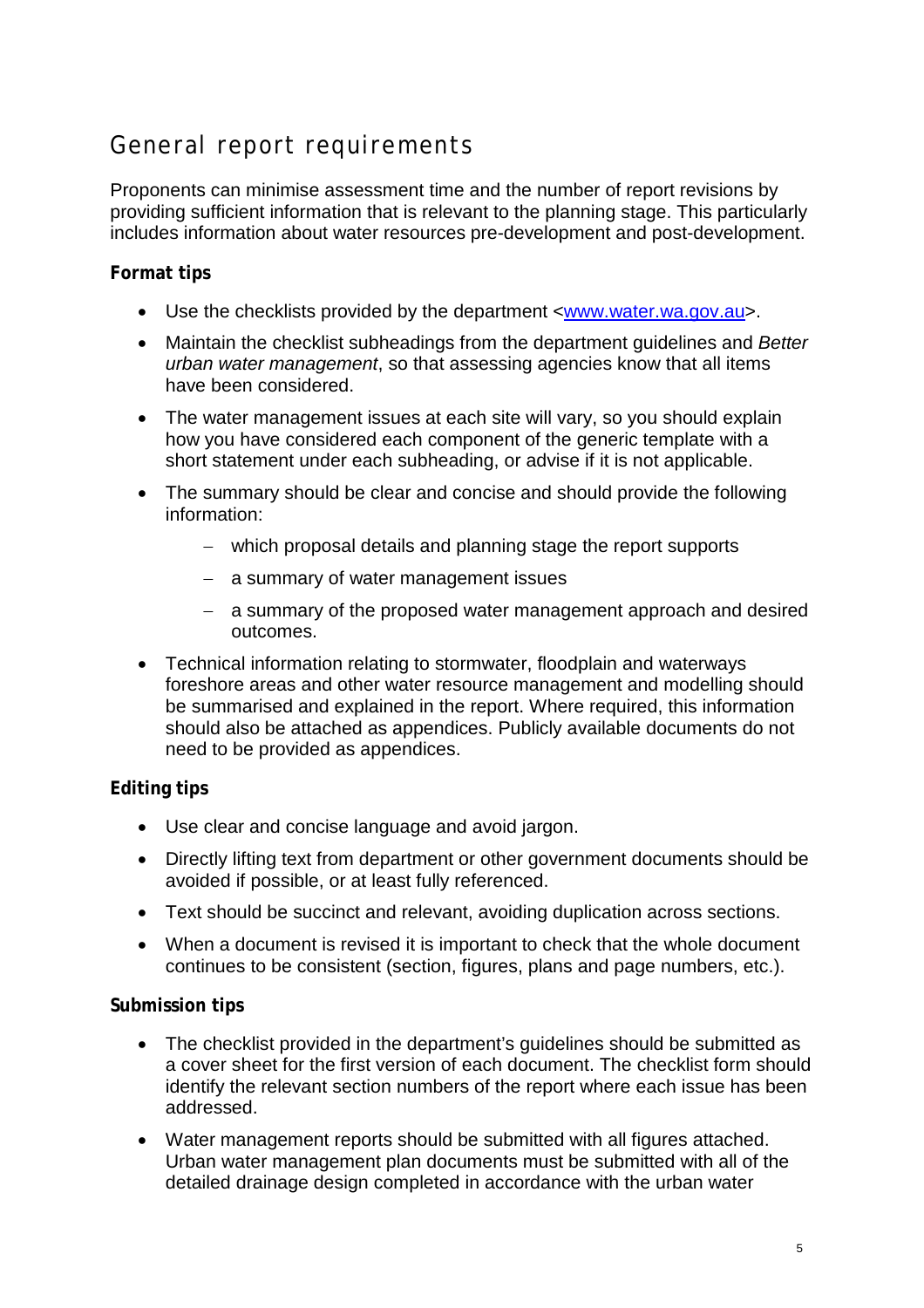management plan assessment process (Figure 1). Incomplete water management reports will be returned to the proponent, as assessment cannot begin.

- Provide two hard copies and a digital copy to allow magnification of detailed drawings.
- Hard copies of drawings and plans must be provided at a minimum of A3 size. The scale should enable the map to be read and interpreted easily.
- Maps must have a legend, north arrow and title.
- When preparation and approval of an urban water management plan is a condition of subdivision, the request for clearance of this condition should be made on the clearance application form which is available on the department's website [<www.water.wa.gov.au>](http://www.water.wa.gov.au/).
- Revisions must be submitted with a revision template indicating how and where the department's comments have been addressed in the format shown in Table 1. The changes should be highlighted in a hard copy of the document to shorten the re-assessment process.

| <b>Issue</b>                | <b>Section</b> | <b>Department of Water comments</b>                                                                                                                                                                                                                                                                                                                              | <b>Amendments</b>                                              | Page no.                                    |
|-----------------------------|----------------|------------------------------------------------------------------------------------------------------------------------------------------------------------------------------------------------------------------------------------------------------------------------------------------------------------------------------------------------------------------|----------------------------------------------------------------|---------------------------------------------|
| Long<br>sections            | 5              | Provide long sections for swales and<br>detention basins which include ground<br>levels, invert levels and hydraulic<br>grade lines for 1 year, 5 year and 100<br>year average recurrence interval <sup>1</sup><br>events.                                                                                                                                       | Long sections<br>provided as<br>figures 5-10                   | Figures<br>$5 - 10$                         |
| Gross<br>pollutant<br>traps | 6.5            | Avoid the use of gross pollutant traps<br>at the outlet of piped stormwater<br>drains unless high pollutant<br>volumes/loads are predicted for the<br>particular local catchment. Department<br>of Water prefers 'at source'<br>management of litter, sediment and<br>organic material to prevent these<br>materials entering the drainage<br>conveyance system. | References to<br>gross pollutant<br>traps have<br>been deleted | Section 6.5<br>page 31,<br>figures<br>1 & 8 |

#### *Table 1 Sample revision template*

## **Level of detail to be contained in reports**

The level of detail required for water management reports will depend on:

• The number and significance of water resource management issues relevant to the proposal area (e.g. flood risks, high groundwater, nearby wetlands and waterways).

<span id="page-5-0"></span> $1$  Average recurrence interval is defined as the average, or expected, value of the periods between exceedances of a given rainfall total accumulated over a given duration. For further information, refer to *Australian rainfall and runoff* (Engineers Australia 2001).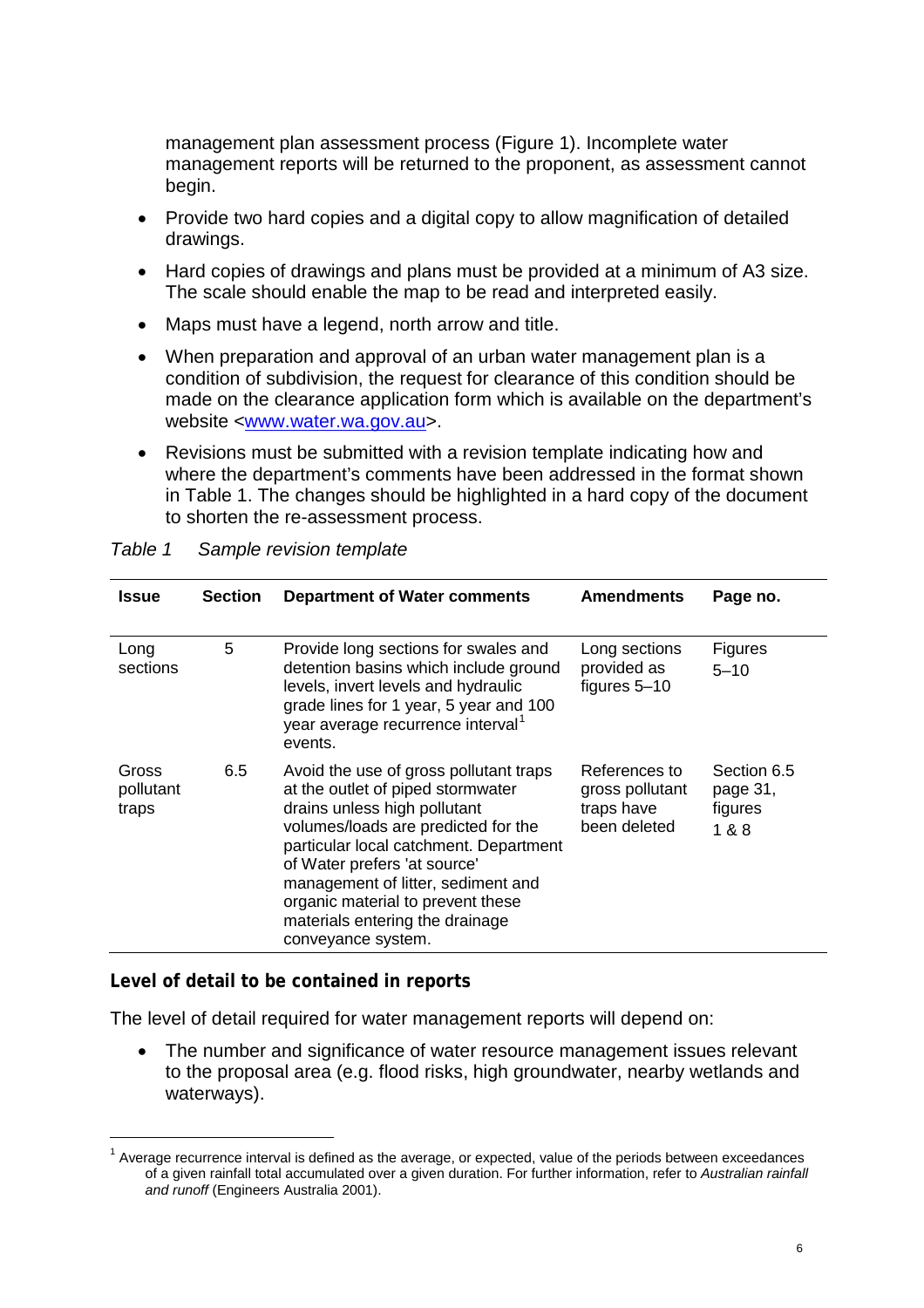- The planning decision being made (e.g. rezoning, structure plan, subdivision).
- The type of land use or urban design proposed and how the water resource will be managed (e.g. foreshore areas, subsurface drainage, detention and retention).

#### **Risk management**

The size and detail of the report will depend on the constraints of the site and the level of risk posed by the development. Table 2 is a guide to the level of risk, risk management and the level of detail required.

| <b>Risk</b> | <b>Site conditions</b>                                                                                                                                        | <b>Information requirements</b>                                                                                                                                                                                                                                         |
|-------------|---------------------------------------------------------------------------------------------------------------------------------------------------------------|-------------------------------------------------------------------------------------------------------------------------------------------------------------------------------------------------------------------------------------------------------------------------|
| Low         | • Depth to groundwater (>5 m)<br>• Infiltrate on site                                                                                                         | Minimum<br>Demonstrate the management of<br>water will be consistent with State                                                                                                                                                                                         |
|             | • No offsite discharge or regional drainage issues.                                                                                                           | Planning Policy 2.9: Water resources,<br>the Stormwater management manual<br>for Western Australia and Decision<br>process for stormwater management<br>in WA. Note that the policy is being<br>reviewed and the latest version should<br>be used when it is available. |
| Medium      | • Depth to groundwater (between 1.2 and 5 m)                                                                                                                  | Limited                                                                                                                                                                                                                                                                 |
|             | • Offsite discharge to local and/or regional system<br>• No regional bushland or significant wetland or<br>waterway issues<br>• Medium acid sulfate soil risk | Site assessment to determine<br>management responses in terms of<br>the surrounding (sub) catchment.<br>On site monitoring and demonstration                                                                                                                            |
|             | • Contains natural waterways.                                                                                                                                 | of representative sampling.                                                                                                                                                                                                                                             |
| High        | • Depth to groundwater $(<1.2$ m)                                                                                                                             | Comprehensive                                                                                                                                                                                                                                                           |
|             | • Proposed off-site drainage with potential<br>adverse effects on wetlands or waterways<br>• Contains a floodplain                                            | Detailed modelling and investigations.<br>Full BUWM checklist to be addressed<br>in detail.                                                                                                                                                                             |
|             | • Known contaminated site                                                                                                                                     |                                                                                                                                                                                                                                                                         |
|             | • High acid sulfate soil risk                                                                                                                                 |                                                                                                                                                                                                                                                                         |
|             | • Contains any part of a conservation category<br>wetland or its buffer                                                                                       |                                                                                                                                                                                                                                                                         |
|             | • Contains environmentally significant waterways.                                                                                                             |                                                                                                                                                                                                                                                                         |

| Table 2 | <b>Risk management</b> |
|---------|------------------------|
|---------|------------------------|

# Roles and responsibilities

## **Proponent**

Water management reports are prepared by the proponent. For the purpose of this guidance note, the proponent is the person or organisation that is the initiator of the planning proposal (e.g. the initiator of a change in land use, subdivision or development activity). For instance, depending on the level of land planning, the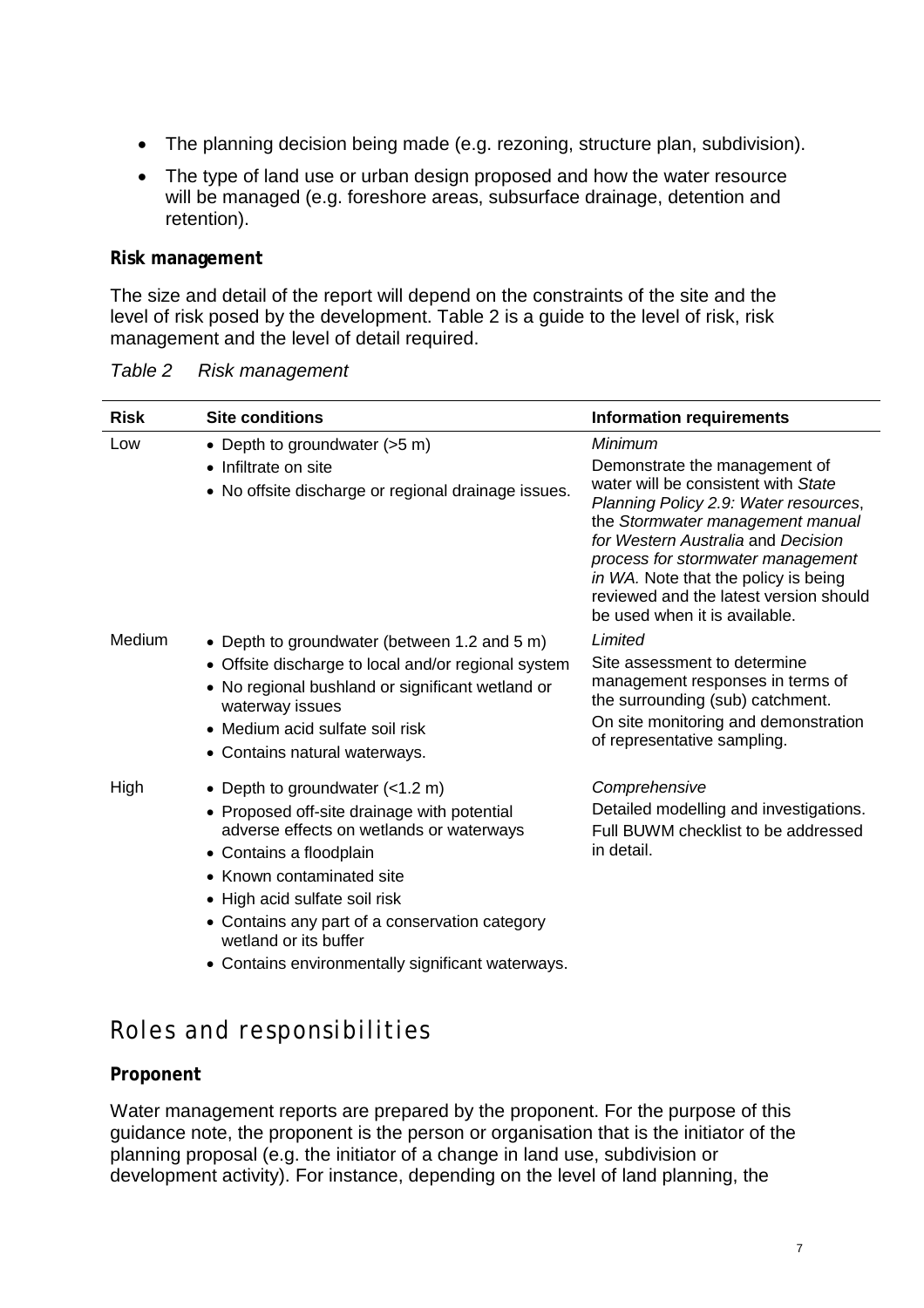initiator of the planning proposal may be the state government, redevelopment authority, local government or developer.

For example, at the regional or a sub-regional planning stage, the Department of Planning, on behalf of the state government, may be the initiator of the planning proposal and would therefore prepare the relevant regional or sub-regional water management strategy. Similarly, when a local government or land developer is the initiator of a local planning proposal, they are responsible for preparing the relevant water management report with guidance from the department.

## **Department of Water**

In accordance with *Better urban water management* the Department of Water is responsible for assessing and endorsing the required water management reports.

The department considers total water cycle management when assessing water management reports. This includes ensuring that the reports:

- are consistent with the department's *Stormwater management manual for Western Australia* (Department of Water 2004–2007), *Decision process for stormwater management in WA* (Department of Water 2009) and current best management practices
- are consistent with relevant policies and guidelines
- are consistent with approved higher level water management reports, where available
- adequately consider water service and supply requirements.

It is important to note that the department does not undertake a comprehensive assessment of detailed engineering design. This is the responsibility of local government as the future asset owner and manager. The department only undertakes a "fatal flaw" assessment of design, unless the assessment of detailed design is critical to the proposed water management approach.

When assessing water management reports, the department liaises with relevant agencies to ensure that their requirements are met (see detail below). This occurs prior to advising the referral agency and/or decision making authority in writing that the department has assessed and endorsed the document.

## **Western Australian Planning Commission and Department of Planning**

The Western Australia Planning Commission is responsible for the approval of water management reports required by *Better urban water management* on advice from the Department of Water, local government and other relevant agencies, including Water Corporation and the Swan River Trust.

Approval occurs when the planning proposal, in which the endorsed water management report forms a supporting technical document, is endorsed by the Western Australian Planning Commission.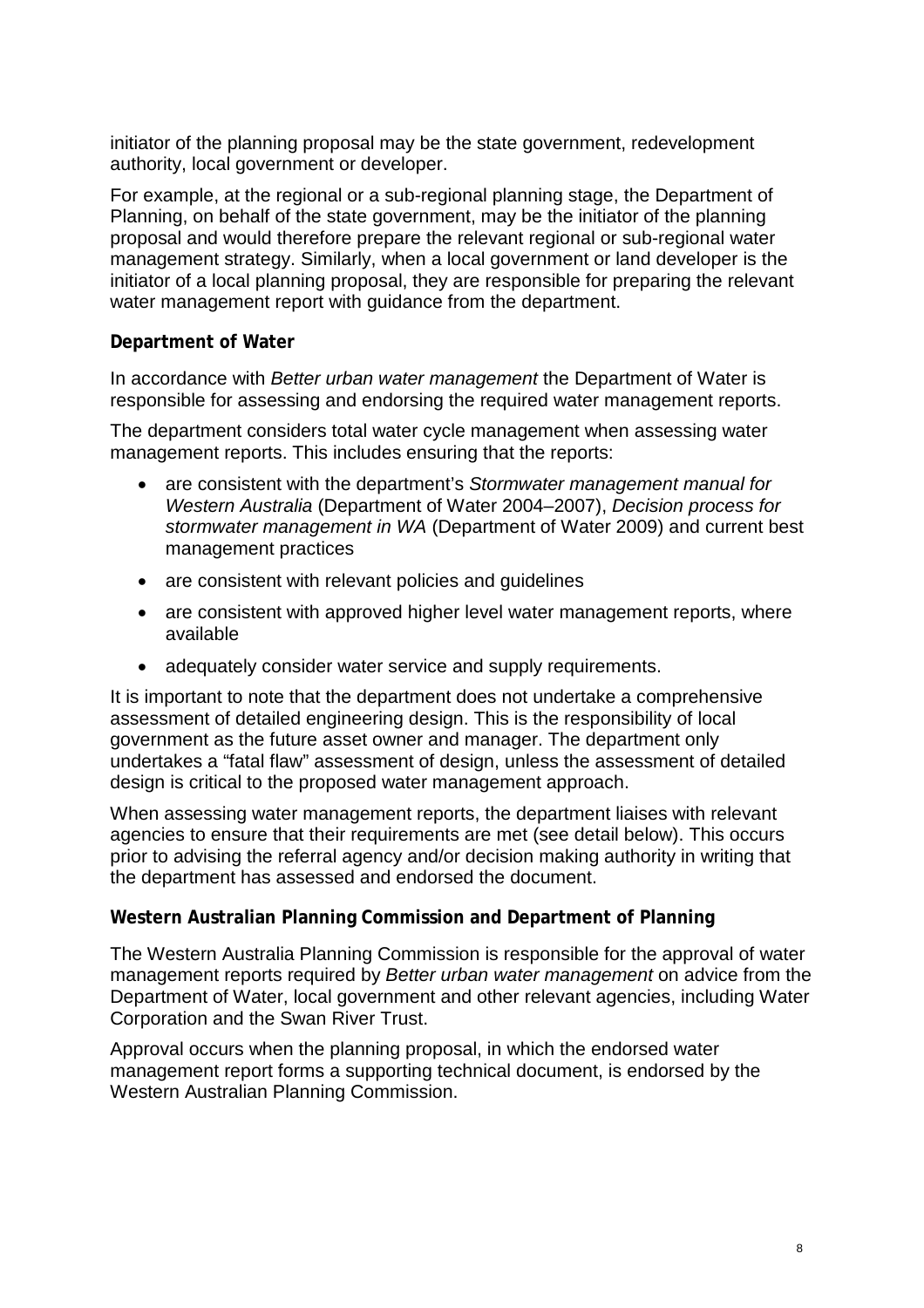## **Local government**

As the future asset owner and manager, local governments are responsible for assessing and endorsing the detailed design of infrastructure, including maintenance and safety issues. In addition to referring water management reports to the Department of Water, the proponent or planning authority should also refer these reports to the relevant local government for their assessment. The local government is responsible for the assessment and clearance of urban water management plans, where they are the designated clearing authority.

## **Department of Environment and Conservation**

The Department of Environment and Conservation is responsible for wetland conservation, including matters such as the management and protection of wetlands and their buffer areas. It also manages waterways in the conservation estate, threatened species, threatened ecological communities, wetlands and biodiversity throughout the state, and administers native vegetation clearing, industry regulation processes, and matters involving harm to the environment (under the *Environmental Protection Act 1986*) including contaminated sites.

It is also the custodian of the Geomorphic wetlands mapping layers for Western Australia. Coverage and viewing guidance can be obtained at [http://www.dec.wa.gov.au/management-and-protection/wetlands/wetlands](http://www.dec.wa.gov.au/management-and-protection/wetlands/wetlands-mapping.html)[mapping.html](http://www.dec.wa.gov.au/management-and-protection/wetlands/wetlands-mapping.html)

Water management reports should be referred to the Department of Environment and Conservation by the proponent or planning authority where the proposed management of water resources may affect a wetland.

## **Water Corporation and other drainage service providers**

Drainage service providers, such as the Water Corporation, have a role in drainage management through the ownership and management of drainage assets. When a development is within a declared drainage area or if it directly impacts on these assets, water management reports should be referred to the Water Corporation or other relevant drainage service providers by the proponent, referral agency and/or decision making authority.

It should be noted that the Water Corporation has an existing process to assess drainage reports and require proponents to undertake or prohibit certain works.

## **Swan River Trust**

The Swan River Trust is a state government agency charged with protecting and managing the Swan Canning river system. When a development is either in, or directly abutting, the Swan River Trust Development Control Area as defined by the *Swan and Canning Rivers Management Act 2007*, water management reports should also be referred to the Swan River Trust by the proponent and the referral agency or decision making authority.

The Trust has a role in assessing development applications or in providing advice on proposed land use changes in accordance with the *Swan and Canning Rivers Management Act 2006*, the Swan and Canning Rivers Management Regulations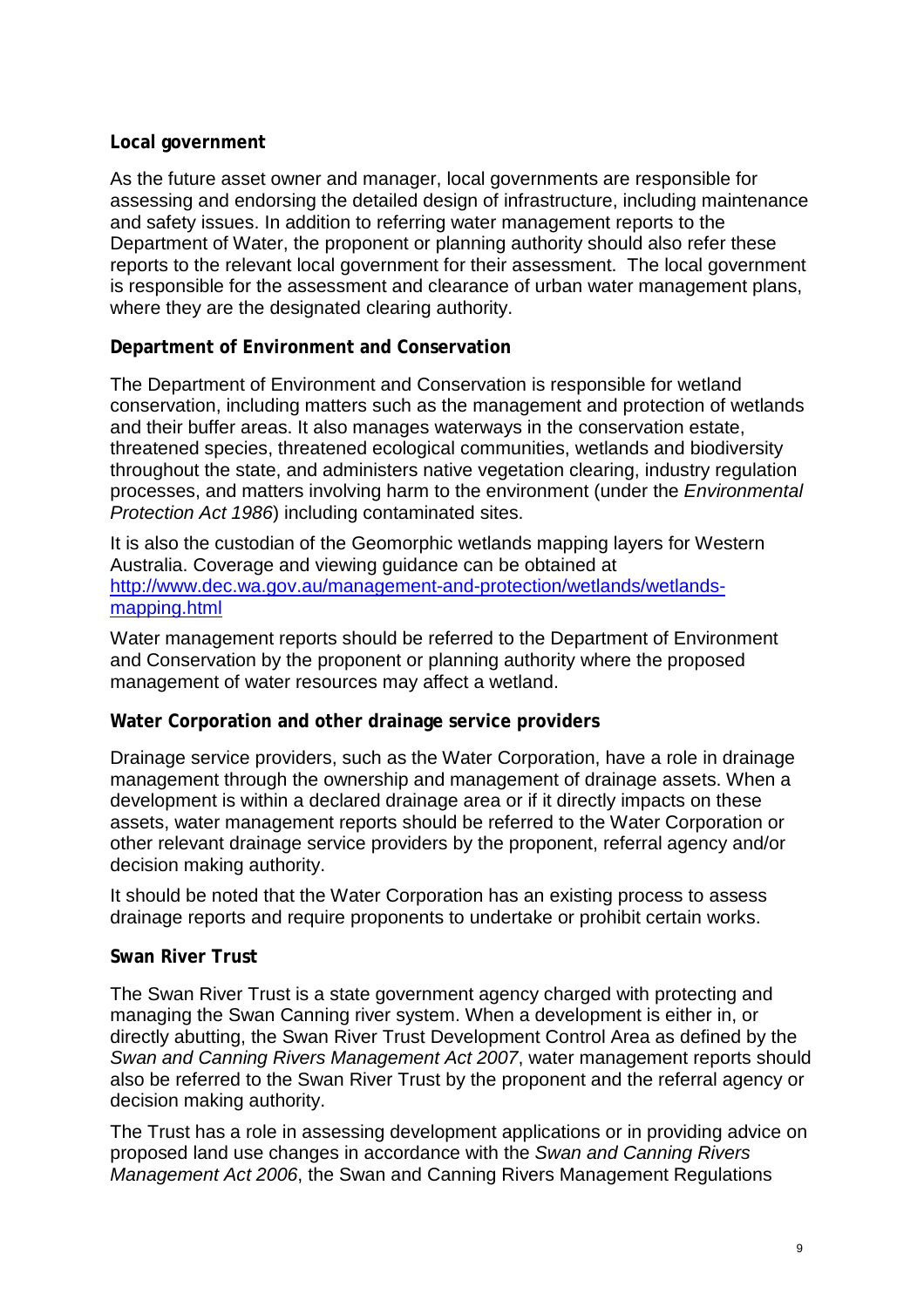2012, and the Metropolitan Regions Scheme. This includes proposals in and around the Trust Development Control Area (DCA).

## Submission

The relevant regional office of the Department of Water is the contact point for submission of water management reports and any related enquiries. Contact details for each region and a map showing office locations are available from the department's website [<www.water.wa.gov.au/Water+regions/default.aspx>](http://www.water.wa.gov.au/Water+regions/default.aspx).

## Assessment process and timeframes

Consideration of water resource information by the department is likely to be improved where early consultation with the department, local government and other agencies (where applicable) has occurred.

Once a water management report is submitted to the regional office, land use planning officers will assess the report and, where required, request technical advice from across the department and other agencies.

Individual components of a water management report, such as a monitoring plan or groundwater management plan, should be summarised in and (where required) attached as an appendix to the relevant water management report.

If all necessary documentation is provided, the department will aim to assess and approve water management reports within 42 days. Additional time is required if the proposal is particularly complex or revisions are needed. To reduce delays, it is recommended that the proponent consult with the department's regional office early in the development of the water management report.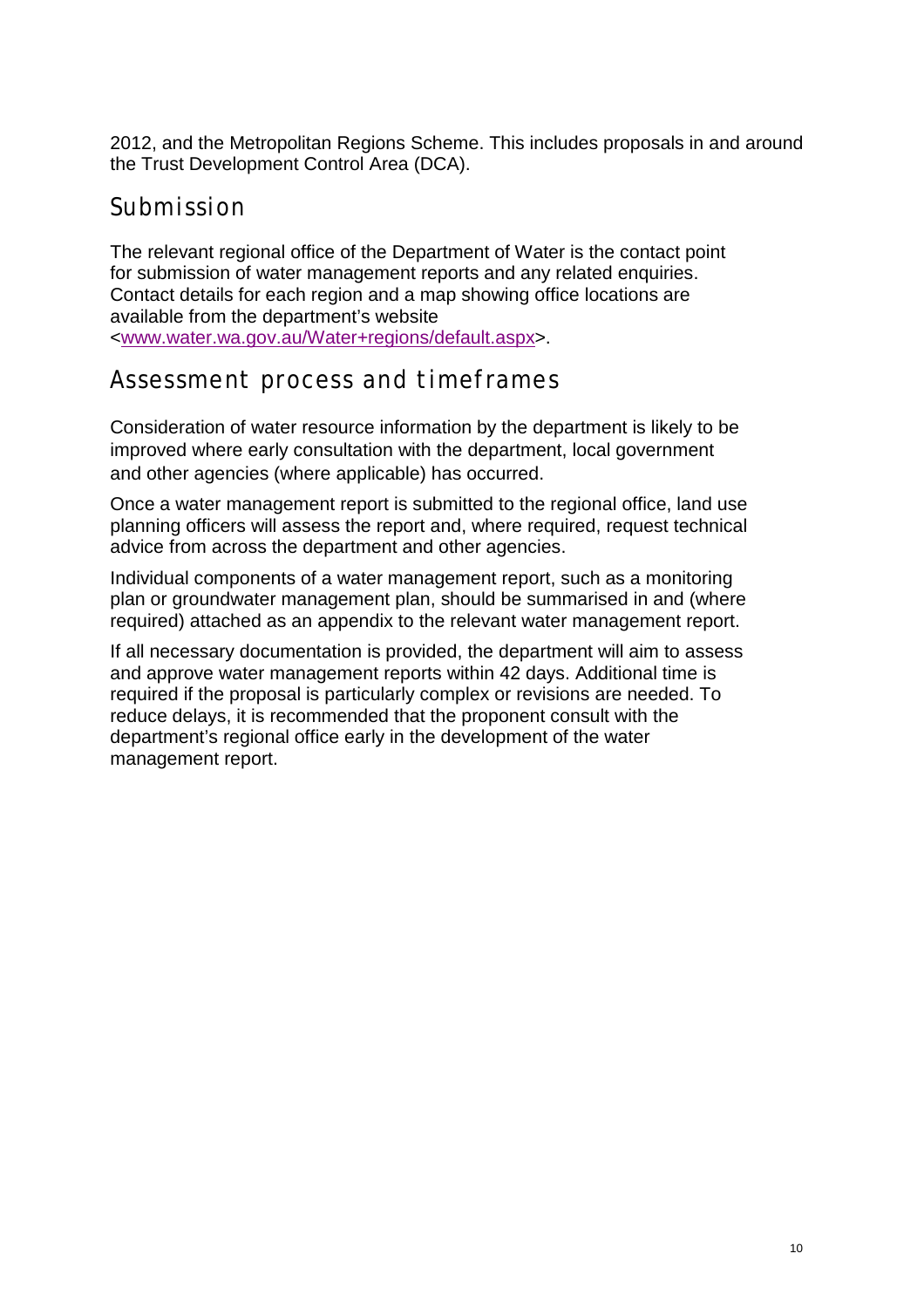

#### *Figure 1 Department of Water* Better urban water management *report assessment process*

## **Factors influencing assessment timelines**

The ability of the department to provide prompt assessment and approval of water management reports produced under the framework is affected by the following factors:

- the quality of information contained in reports
- the conciseness of the report and clarity of information provided
- the time taken for developers or consultants to respond to department communications
- consistency with departmental guidance documents.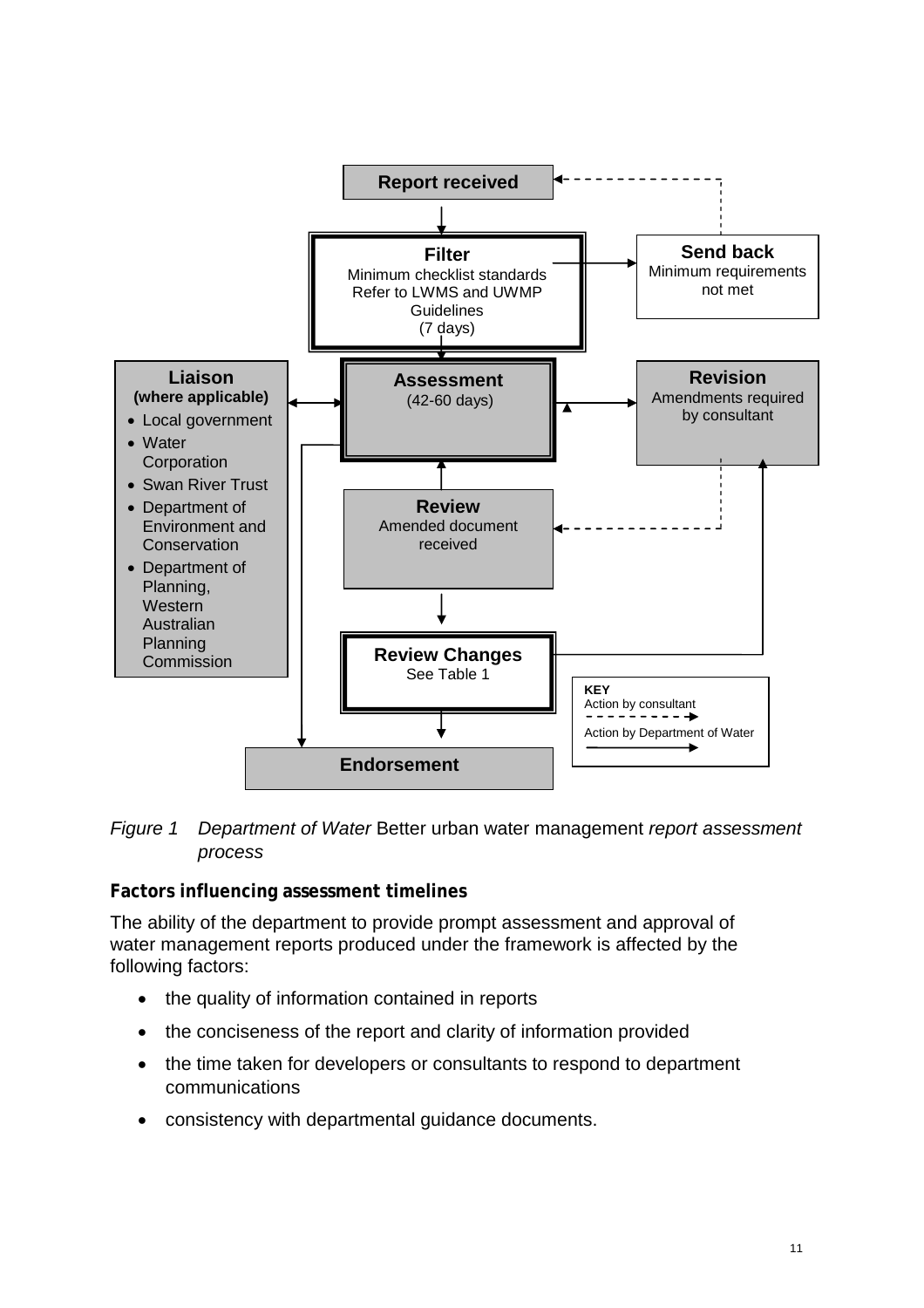## **Number of revisions**

The quality of an initial report will influence the number of later revisions required and influence the time required to obtain endorsement from the department. The need for revision of a report will increase the time required for endorsement. This can be significant, and depends on the additional information required and the number of revisions needed. Initial reports that provide adequate and accurate information to support the proposed design will require few or no amendments and reduce the time needed for revisions and subsequent endorsement by the department.

#### **Clarity of communication between all involved parties**

It is important that all issues requiring amendment or discussion raised by the department are conveyed by the consultants to the proponent to maintain clear communication throughout the assessment process. Significant delays can occur when the Department of Water's advice is not communicated to proponents. Where an issue is complex or involves multiple parties, it may prove useful for all parties to meet to reduce duplication and facilitate communication.

The department should also be informed of any relevant discussions the consultant has had with other involved parties, such as the local government or the Water Corporation. This will ensure that any issues which arise can be resolved as quickly as possible.

#### **Disagreement on the assessment and outcome of a report**

If there is conflicting information or disagreement between the department and another government agency or proponent that cannot be resolved, the Department of Planning is responsible for resolving the issue and deciding on the outcome. The Department of Planning may seek independent expert advice to assist in this decision. The department can assist in resolving conflict on water management issues between agencies and consultants.

#### **Clearance of subdivision conditions**

Water management reports submitted to meet the requirements of a Western Australian Planning Commission condition in which the department is the clearing authority must be accompanied by an *Application for the clearance of subdivision conditions* available from the department's website [<www.water.wa.gov.au>](http://www.water.wa.gov.au/).